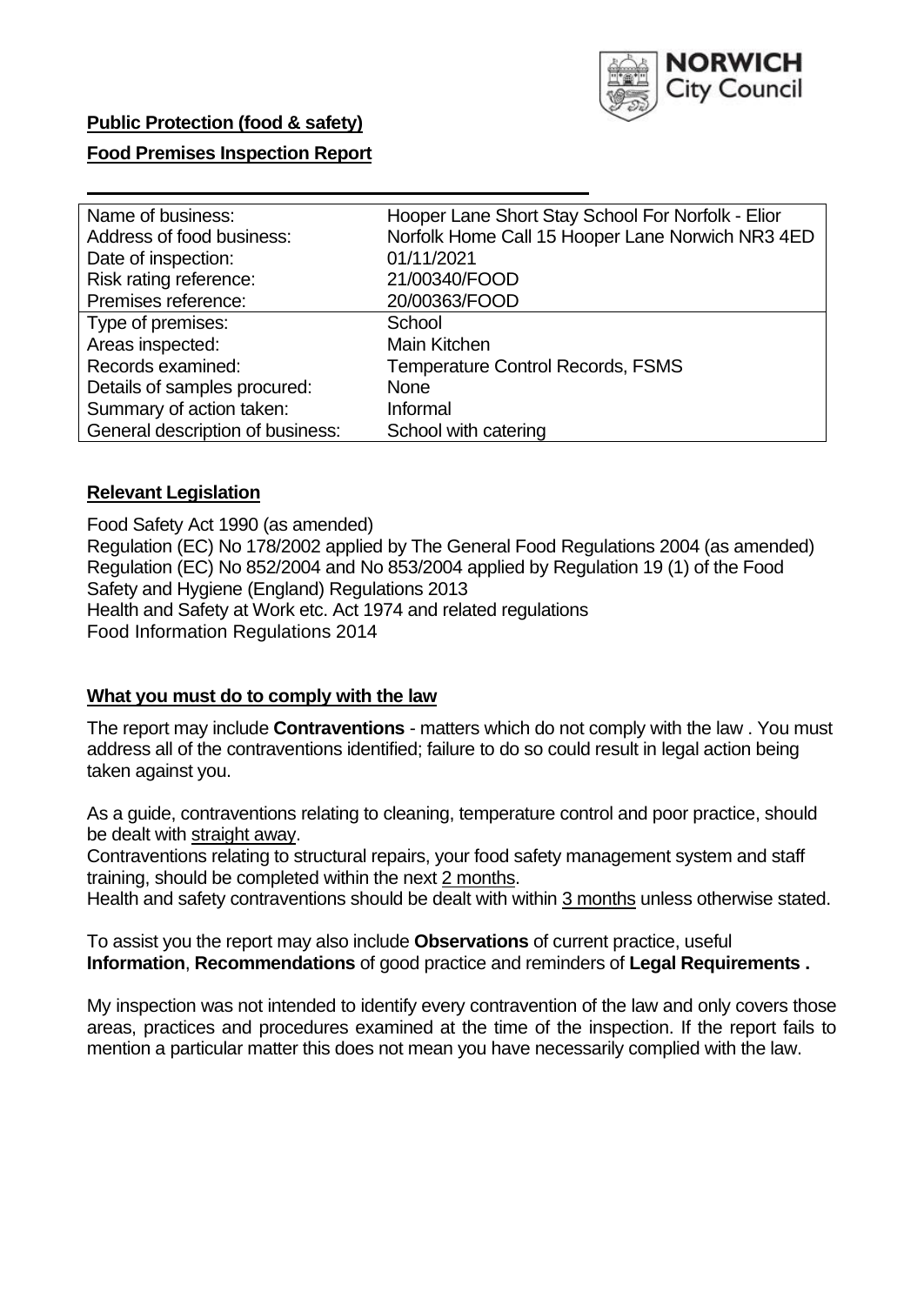# **FOOD SAFETY**

### **How we calculate your Food Hygiene Rating:**

 The food safety section has been divided into the three areas which you are scored against for the hygiene rating: 1. food hygiene and safety procedures, 2. structural requirements and 3. confidence in management/control procedures. Each section begins with a summary of what was observed and the score you have been given. Details of how these scores combine to produce your overall food hygiene rating are shown in the table.

| <b>Compliance Area</b>                     |          |    |           | <b>You Score</b> |                |    |           |    |                |  |  |
|--------------------------------------------|----------|----|-----------|------------------|----------------|----|-----------|----|----------------|--|--|
| Food Hygiene and Safety                    |          |    | 0         | 5.               | 10             | 15 | 20        | 25 |                |  |  |
| <b>Structure and Cleaning</b>              |          |    | $\Omega$  | 5                | 10             | 15 | 20        | 25 |                |  |  |
| Confidence in management & control systems |          |    | $\Omega$  | 5                | 10             | 15 | 20        | 30 |                |  |  |
|                                            |          |    |           |                  |                |    |           |    |                |  |  |
| <b>Your Total score</b>                    | $0 - 15$ | 20 | $25 - 30$ |                  | $35 - 40$      |    | $45 - 50$ |    | > 50           |  |  |
| Your Worst score                           | 5        | 10 | 10        |                  | 15             |    | 20        |    | $\blacksquare$ |  |  |
|                                            |          |    |           |                  |                |    |           |    |                |  |  |
| <b>Your Rating is</b>                      | 5        | 4  | 3         |                  | $\overline{2}$ |    |           |    | $\Omega$       |  |  |

Your Food Hygiene Rating is 5 - a very good standard



# **1. Food Hygiene and Safety**

 requirements. You have safe food handling practices and procedures and all the Food Hygiene standards are excellent. You demonstrated full compliance with legal necessary control measures to prevent cross-contamination are in place. **(Score 0)** 

#### Contamination risks

**Observation** I was pleased to see you were able to demonstrate effective controls to prevent cross-contamination.

Hand-washing

**Observation** I was pleased to see handwashing was well managed.

# **2. Structure and Cleaning**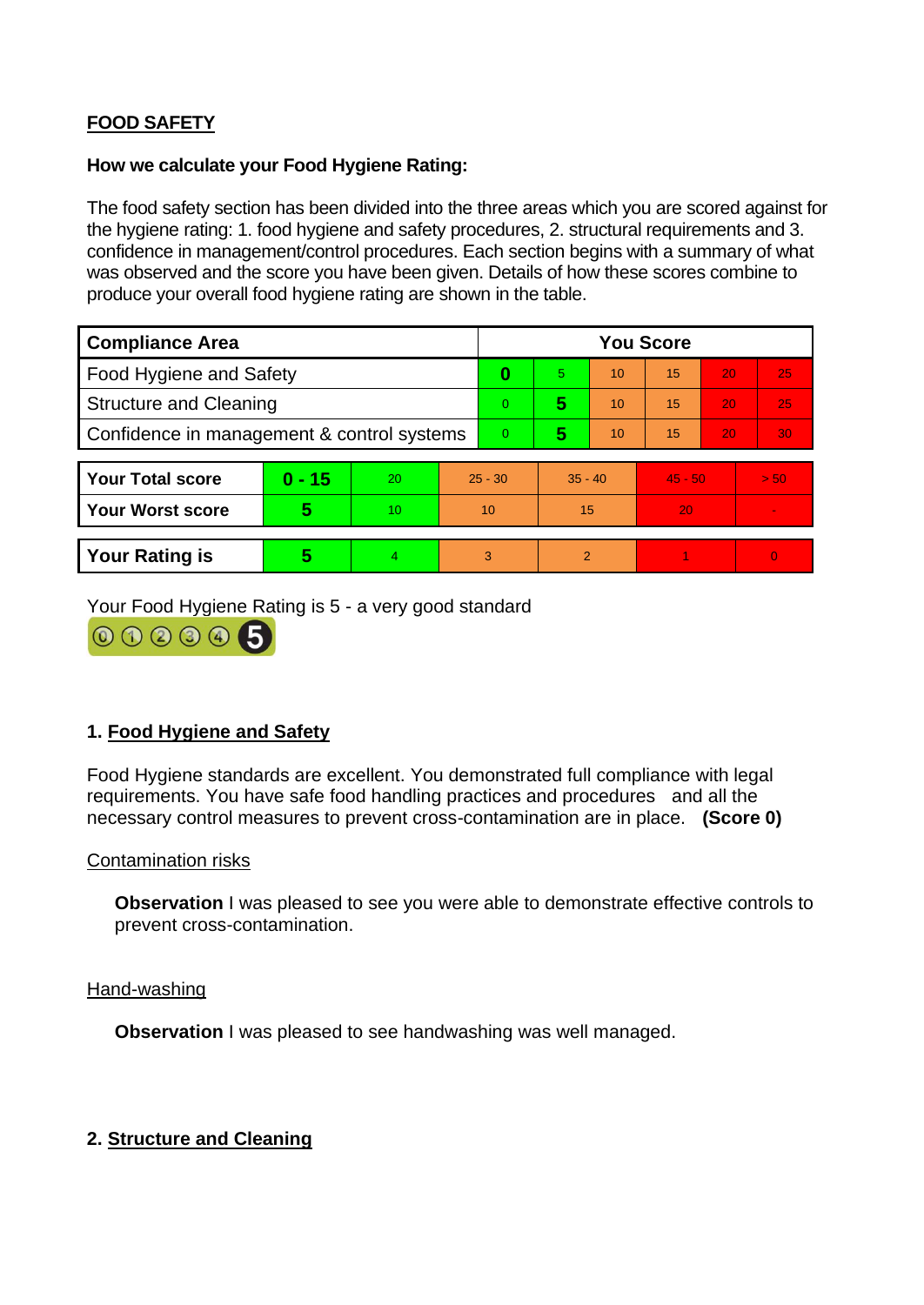The structure facilities and standard of cleaning and maintenance are all of a good standard and only minor repairs and/or improvements are required. Pest control and waste disposal provisions are adequate. The minor contraventions require your attention. **(Score 5)** 

# Cleaning of Structure

**Contravention** The following items were dirty and require more frequent and thorough cleaning:

- floor/wall junctions
- high level cleaning as cobwebs were seen
- cobwebs seen to area next to sink

# Cleaning of Equipment and Food Contact Surfaces

**Contravention** The following items are dirty and must be cleaned::

• microwave

# Cleaning Chemicals / Materials / Equipment and Methods

**Observation** I was pleased to see that the premises was kept clean and that your cleaning materials, methods and equipment were able to minimise the spread of harmful bacteria between surfaces.

# **Maintenance**

 **Contravention** The following items had not been suitably maintained and must be repaired (or replaced):

- bottom of tiles to wall
- interior to microwave

# Facilities and Structural provision

 **Observation** I was pleased to see the premises had been well maintained and that adequate facilities had been provided.

# **3. Confidence in Management**

A food safety management system is in place and you demonstrate a very good standard of compliance with the law. You have a good track record. There are some minor contraventions which require your attention. **(Score 5)**